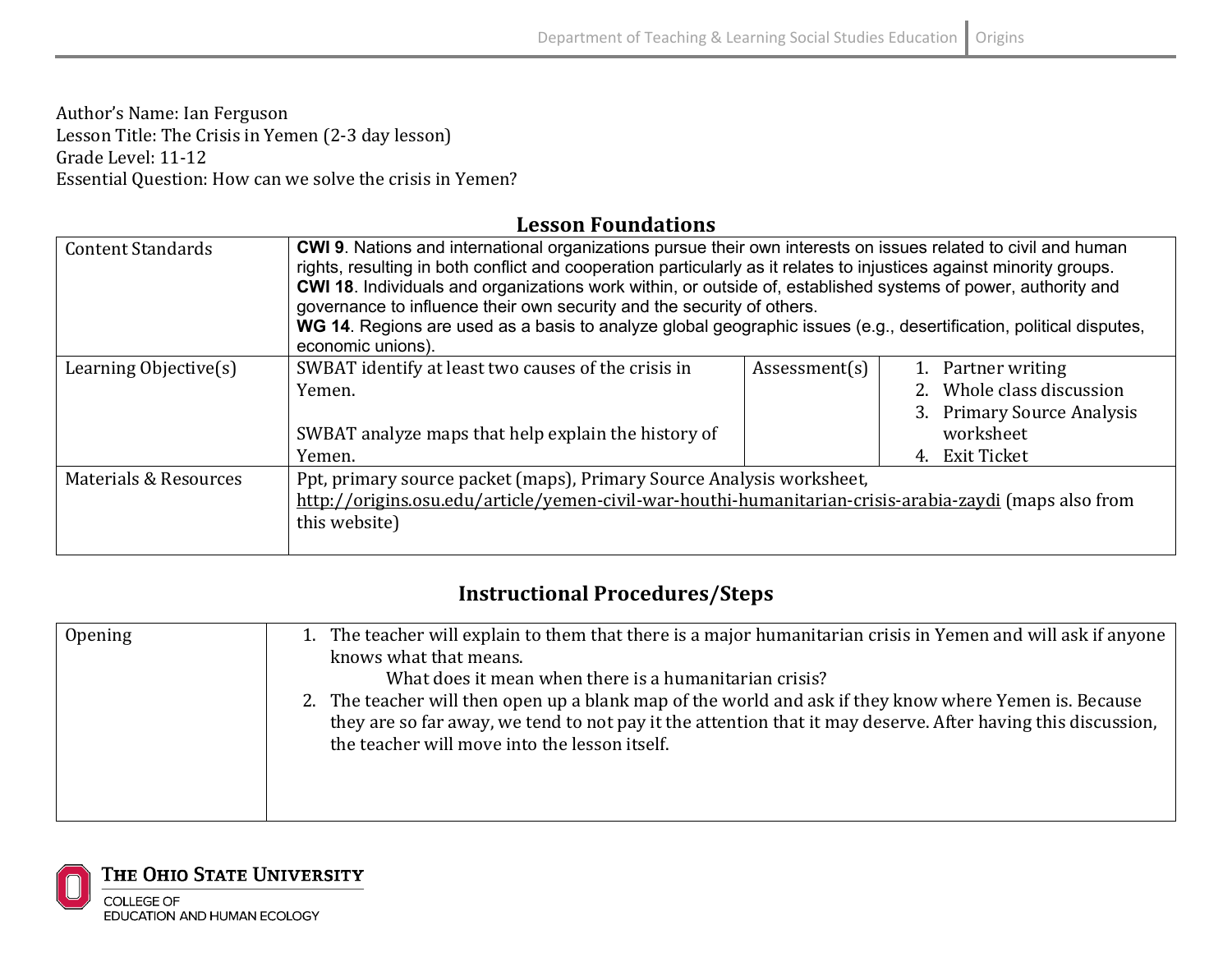|             | 3. Questions<br>a. Who has heard of the crisis in Yemen, or even Yemen at all? Where did you hear about it if you<br>know it?<br>b. What is a humanitarian crisis?<br>c. Where is Yemen on this map?                                                                                |
|-------------|-------------------------------------------------------------------------------------------------------------------------------------------------------------------------------------------------------------------------------------------------------------------------------------|
|             | Intro of LOs and EQ<br>d. At the beginning of the lesson, the teacher will read the LOs and the EQ to the students so they<br>know what to expect for the lesson for the day.<br>i. What do these LOs tell us about today's lesson?                                                 |
| Instruction | Lecture                                                                                                                                                                                                                                                                             |
|             | 1. The teacher will then move into a lecture that highlights:                                                                                                                                                                                                                       |
|             | a. the history of Yemen how the current crisis has many roots, and that it has a long and rather<br>confusing history.                                                                                                                                                              |
|             | b. the old ways of power and control in the country, how that had been around for over a thousand<br>years, and then the teacher will talk about the Famous Forty and how they began to make so many<br>changes in 1962, establishing a republic that changed the control of Yemen. |
|             | c. discuss the foundations of the Houthi movement, and how that has been a major protest to the<br>republic in Yemen, especially after the Unification of Yemen.                                                                                                                    |
|             | d. discuss the involvement of Saudi Arabia in Yemen, and will discuss how all of those factors<br>together have all played a part in creating this crisis that exists in Yemen today.                                                                                               |
|             | 2. Questions to ask during lecture                                                                                                                                                                                                                                                  |
|             | a. How would the Sayyid families feel about a republic being established in Yemen?                                                                                                                                                                                                  |
|             | b. How are the members of the Famous Forty looked at by the people of Yemen?                                                                                                                                                                                                        |
|             | c. Who are the people involved in the Houthi Movement?                                                                                                                                                                                                                              |
|             | d. What were the issues of the people about the unification of Yemen?<br>e. Why is Saudi Arabia invested in Yemen?                                                                                                                                                                  |
|             | 3. Partner Writing                                                                                                                                                                                                                                                                  |
|             | a. The students will then pair off, and they will write their answers to the following questions on a                                                                                                                                                                               |
|             | sheet of paper that will be turned in.                                                                                                                                                                                                                                              |
|             | i. Why did the Famous Forty decide to create a republic in Yemen? Where did they get these<br>ideas?                                                                                                                                                                                |
|             | ii. How did the Houthi Movement start? Why did it eventually become violent?                                                                                                                                                                                                        |